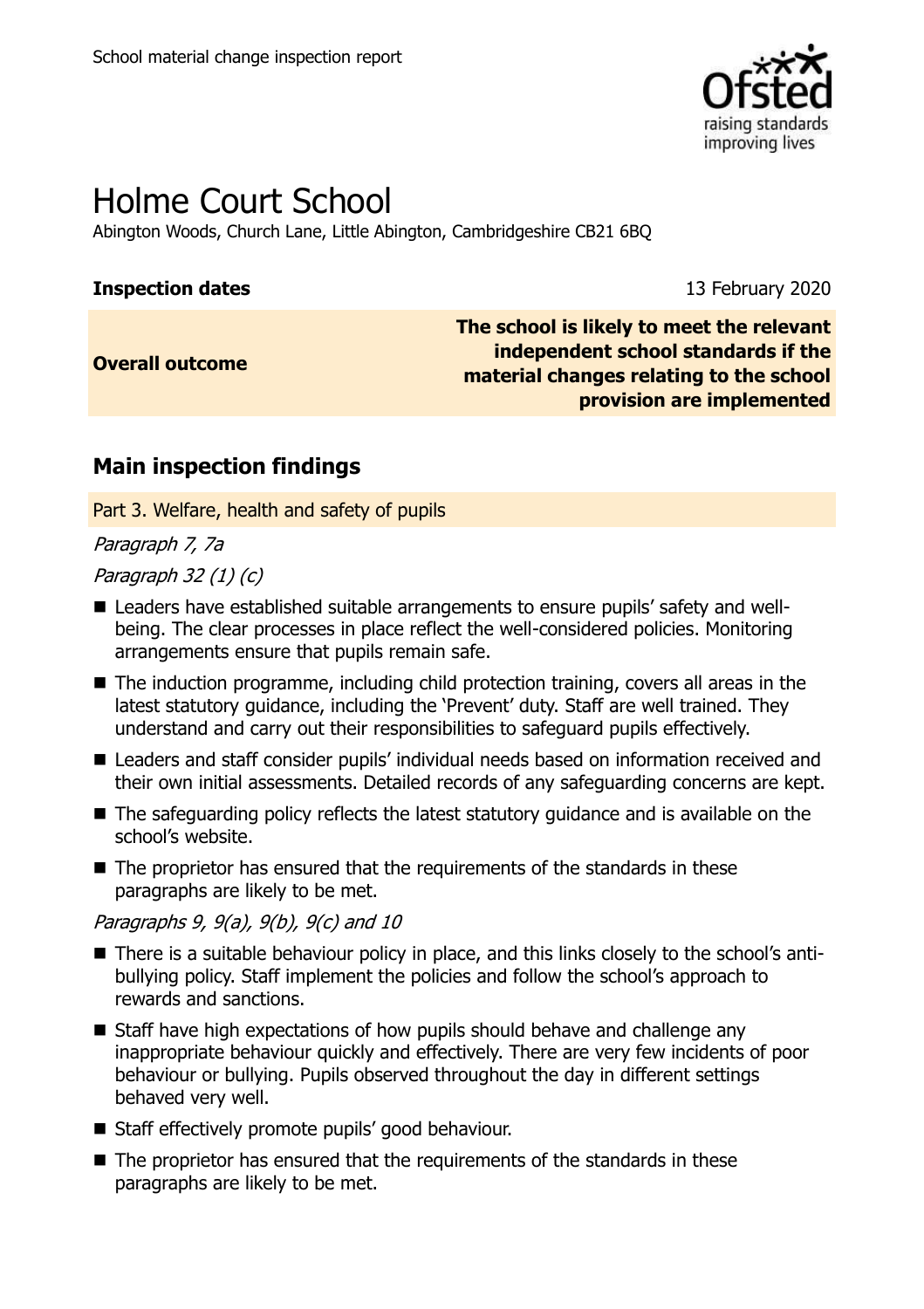

### Paragraphs 11, 12, 14, 16, 16(a) and 16(b)

- There are a range of suitable policies in place to cover health and safety, fire safety and supervision.
- $\blacksquare$  Fire equipment is checked and serviced regularly. All of the required checks are completed to make sure that fire alarms and emergency lighting remain in good order. Fire drills are carried out at suitable intervals to ensure that pupils can exit the building quickly and in an orderly fashion. Fire evacuation notices are situated appropriately throughout the school.
- Regular health and safety checks are carried out to ensure that any potential hazards are identified are addressed. Leaders from both schools have drawn up plans to coordinate joint checks for fire equipment and health and safety.
- There are detailed, written risk assessments in place at the moment. These are fully implemented. There are suitable risk assessments drawn up for likely activities on the new site.
- The existing high staff-to-pupil ratios will be maintained in the new premises. Staff will be able to supervise pupils closely and provide individual support for pupils. Leaders plan to open the school with up to 50 pupils. There will be a maximum of 10 pupils per class.
- $\blacksquare$  The proprietor has ensured that the requirements of the standards in these paragraphs are likely to be met.

#### Part 4. Suitability of staff, supply staff, and proprietors

Paragraphs 17, 18, 18(1), 18(2), 18(2)(a), 18(2)(b), 18(2)(c), 18(2)(c)(i), 18(2)(c)(ii), 18(2)(c)(iii), 18(2)(c)(iv), 18(2)(d), 18(2)(e), 18(2)(f) and 18(3)

■ Leaders complete all of the necessary pre-employment checks to make sure that staff are suitable to work with children.

Paragraph 19(2), 19(2)(a)(i), 19(2)(a)(i)(aa), 19(2)(a)(i)(bb), 19(2)(a)(i)(cc), 19(2)(a)(i)(dd), 19(2)(a)(ii), 19(2)(b), 19(2)(c), 19(2)(d)(i), 19(2)(d)(ii), 19(3) and 19(4)

- Leaders make sure that agencies have completed all of the required checks that need to be made before any person undertakes any supply work.
- Leaders could produce letters of assurance from agencies confirming these checks on supply staff had taken place.

Paragraph 21(1), 21(2), 21(3), 21(3)(a), 21(3)(a)(i), 21(3)(a)(ii), 21(3)(a)(iii), 21(3)(a)(iv), 21(3)(a)(v), 21(3)(a)(vi), 21(3)(a)(vii), 21(3)(a)(viii), 21(3)(b), 21(4), 21(5), 21(5)(a), 21(5)(a)(i), 21(5)(a)(ii), 21(5)(b), 21(5)(c), 21(6), 21(7), 21(7)(a) and 21(7)(b)

- Checks on the suitability of staff and the proprietor are recorded on the school's single central record appropriately.
- $\blacksquare$  In the new premises, leaders will ensure that there is a joint single central record that contains the information about checks on staff from both schools.
- The proprietor has ensured that the requirements of the standard in these paragraphs are likely to be met.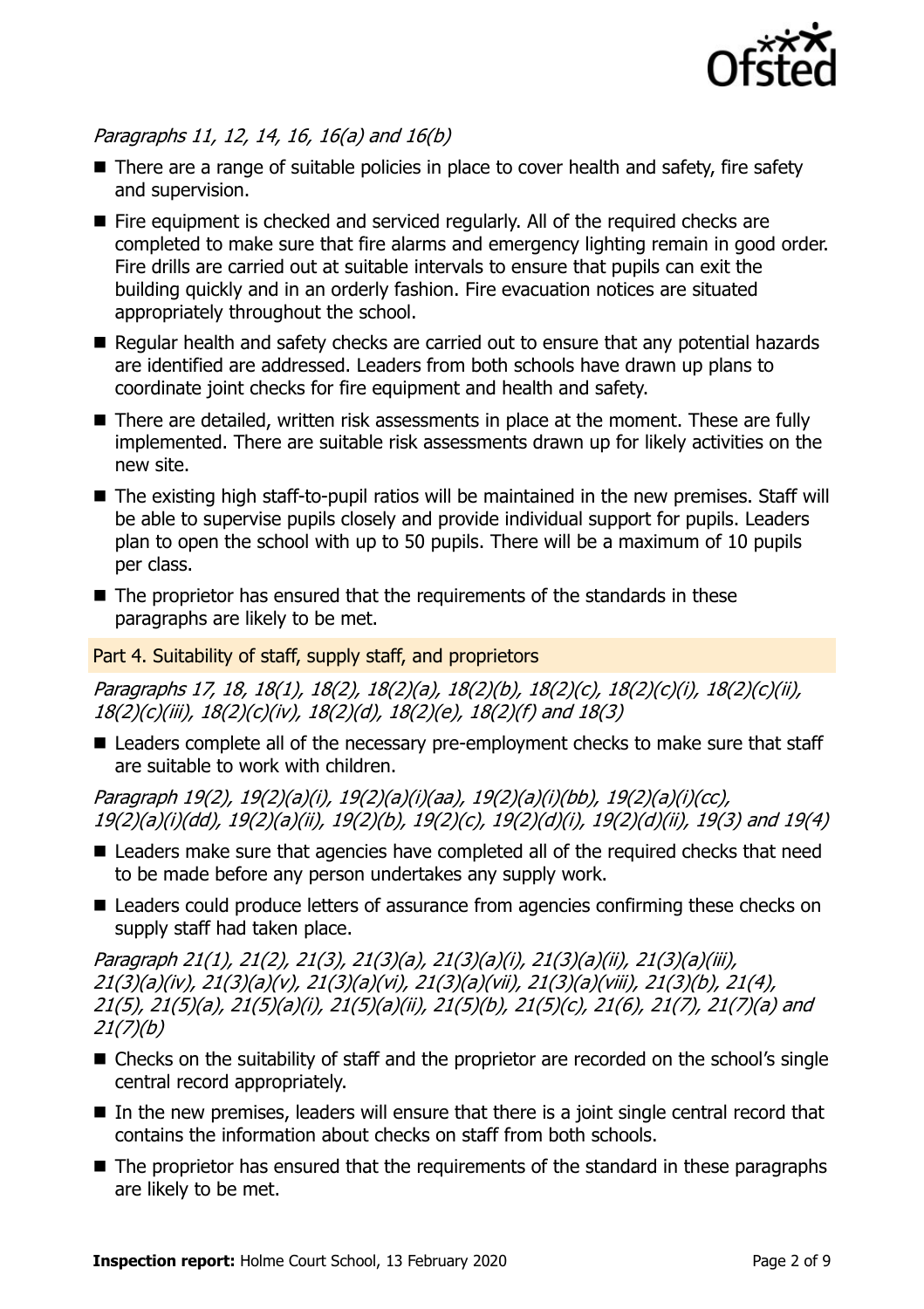

### Part 5. Premises of and accommodation at schools

Paragraphs 23(1), 23(1)(a), 23(1)(b), 23(1)(c), 24(1), 24(1)(a), 24(1)(b), 25, 26, 27, 27(a), 27(b), 28(1), 28(1)(a), 28(1)(b), 28(1)(c), 28(1)(d), 28(2), 28(2)(a), 28(2)(b), 29(1), 29(1)(a) and 29(1)(b)

- The premises have recently undergone a significant refurbishment. There are five separate classrooms. They are all clean, well kept, safe and secure.
- The lighting and acoustics are suitable throughout the building.
- The five separate classrooms are well resourced. They are all fitted with sinks and interactive whiteboards. Some have adjoining break-out rooms that provide ample space for one-to-one support sessions with pupils.
- Drinking water is freely available to pupils throughout the day and appropriately labelled.
- There is also a hall area that would be shared with the other school and used for assemblies. Leaders will draw up suitable timetables to facilitate shared usage.
- There is a communal reception area, a meeting room, and a suite of offices.
- Staff and pupils are provided with separate toilet facilities. All are equipped with hot and cold running water. There is a specially adapted toilet for use by disabled pupils.
- The site is located in Cherry Hinton park. This provides ample space and lots of opportunities for pupils to play outside.
- There is also a communal dining and sports area. This, again, would be shared. Leaders have planned staggered lunchtimes to ensure that this would be suitable for pupils. This adjoins council storage provision. This would benefit from some sort or barrier between the two to demarcate where pupils can and cannot walk, and to safeguard pupils if vehicles are on site.
- The room provided for the short-term care of sick pupils is on the first floor. Leaders have provided suitable provision that includes a specially resourced room, complete with sink and close to a toilet.
- The proprietor has ensured that the requirements of the standards in these paragraphs are likely to be met.

#### Part 8. Quality of leadership in and management of schools

Paragraph 34(1), 34(1)(a), 34(1)(b) and 34(1)(c)

- $\blacksquare$  The headteacher has put in place effective plans to ensure that the move to new premises runs smoothly. She has discussed arrangements with the other school's headteacher. There is clarity around which areas will have shared usage, and those where the new school will have sole access.
- The relocation plan details how areas, including the staff room, hall and dining area will be shared so as to minimise disruption to pupils. Leaders have drawn up appropriate risk assessments and joint school protocols for any areas that are to be shared.
- The plan includes how office staff from Holme Court will work downstairs at the start and end of each day. This means these staff will be available to speak with parents.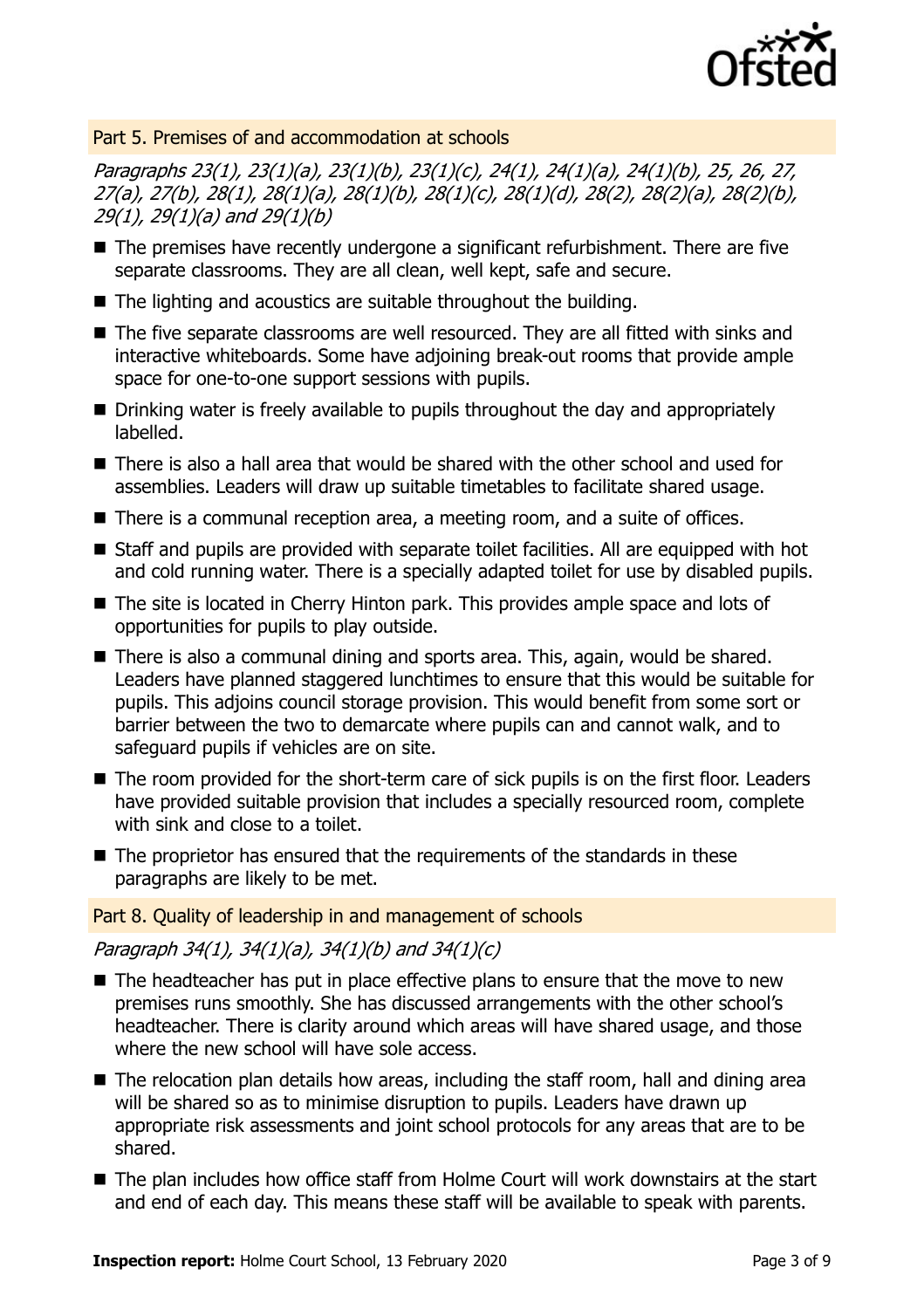

- The headteacher has carefully considered how the new premises could accommodate up to 50 pupils. The proposed premises would accommodate this increase in pupil numbers. There are also plans involving additional teaching rooms, should the school wish to apply for further expansion in the future.
- The headteachers have considered joint monitoring arrangements for health and safety, fire and first aid checks. There are plans in place for both sets of staff to be listed on a single central record.
- **Pupils from the different schools will arrive at different times. This will stagger entry** times and ensure an orderly start to the school day. The two separate schools will have different breaktimes and lunchtimes.
- Staff will escort pupils from the drop-off point in the morning and vice versa at the end of the school day.
- Leaders have devised suitable risk assessments to mitigate against the potential dangers to pupils' safety when playing outside in a public park.
- $\blacksquare$  The proprietor has ensured that the requirements of the standards in this paragraph are likely to be met.

# **Compliance with regulatory requirements**

The school is likely to meet the requirements of the schedule to The Education (Independent School Standards) Regulations 2014 ('the independent school standards') and associated requirements that are relevant to the material change.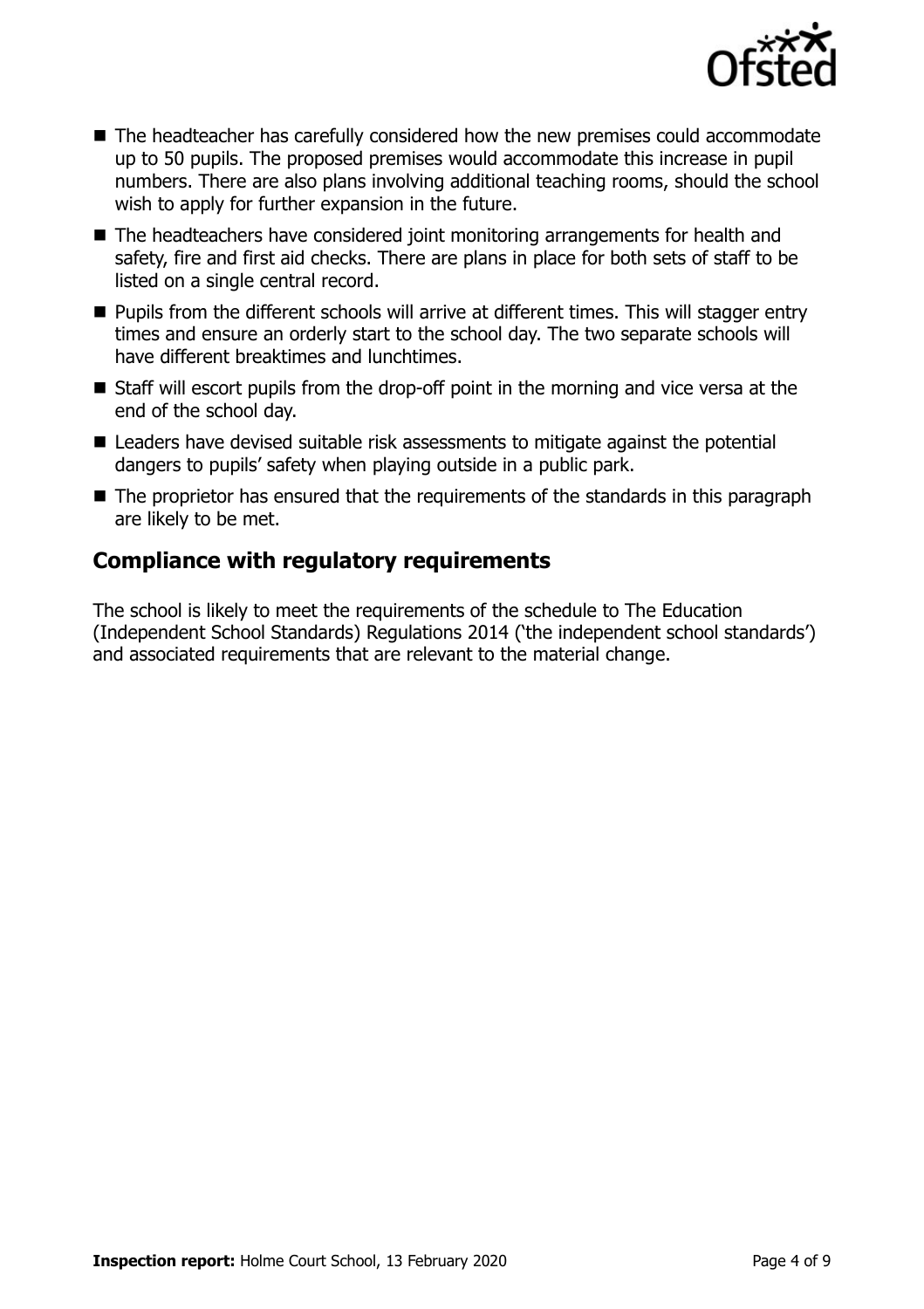

# **School details**

| Unique reference number | 108886   |
|-------------------------|----------|
| DfE registration number | 873/6051 |
| Inspection number       | 10135728 |

This inspection was carried out under section 162(4) of the Education Act 2002, the purpose of which is to advise the Secretary of State for Education about the school's likely compliance with the independent school standards relevant to the material change that the school has applied to make.

| Type of school                       | Independent school         |
|--------------------------------------|----------------------------|
| <b>School status</b>                 | Independent special school |
| Proprietor                           | <b>Harriet Sturdy</b>      |
| <b>Headteacher</b>                   | Anita Laws                 |
| Annual fees (day pupils)             | £14,616                    |
| Telephone number                     | 01223 778030               |
| Website                              | www.holmecourt.com         |
| <b>Email address</b>                 | admin@holmecourt.com       |
| Date of previous standard inspection | 21-23 November 2017        |

## **Pupils**

|                                        | School's current School's<br>position | proposal | Inspector's<br>recommendation |
|----------------------------------------|---------------------------------------|----------|-------------------------------|
| Age range of pupils                    | 7 to 16                               | 7 to 16  | 7 to 16                       |
| Number of pupils on the<br>school roll | 32                                    | 50       | 50                            |

### **Pupils**

|                                                        | School's current position School's proposal |       |
|--------------------------------------------------------|---------------------------------------------|-------|
| <b>Gender of pupils</b>                                | Mixed                                       | Mixed |
| Number of full-time pupils<br>of compulsory school age | 32                                          | 50    |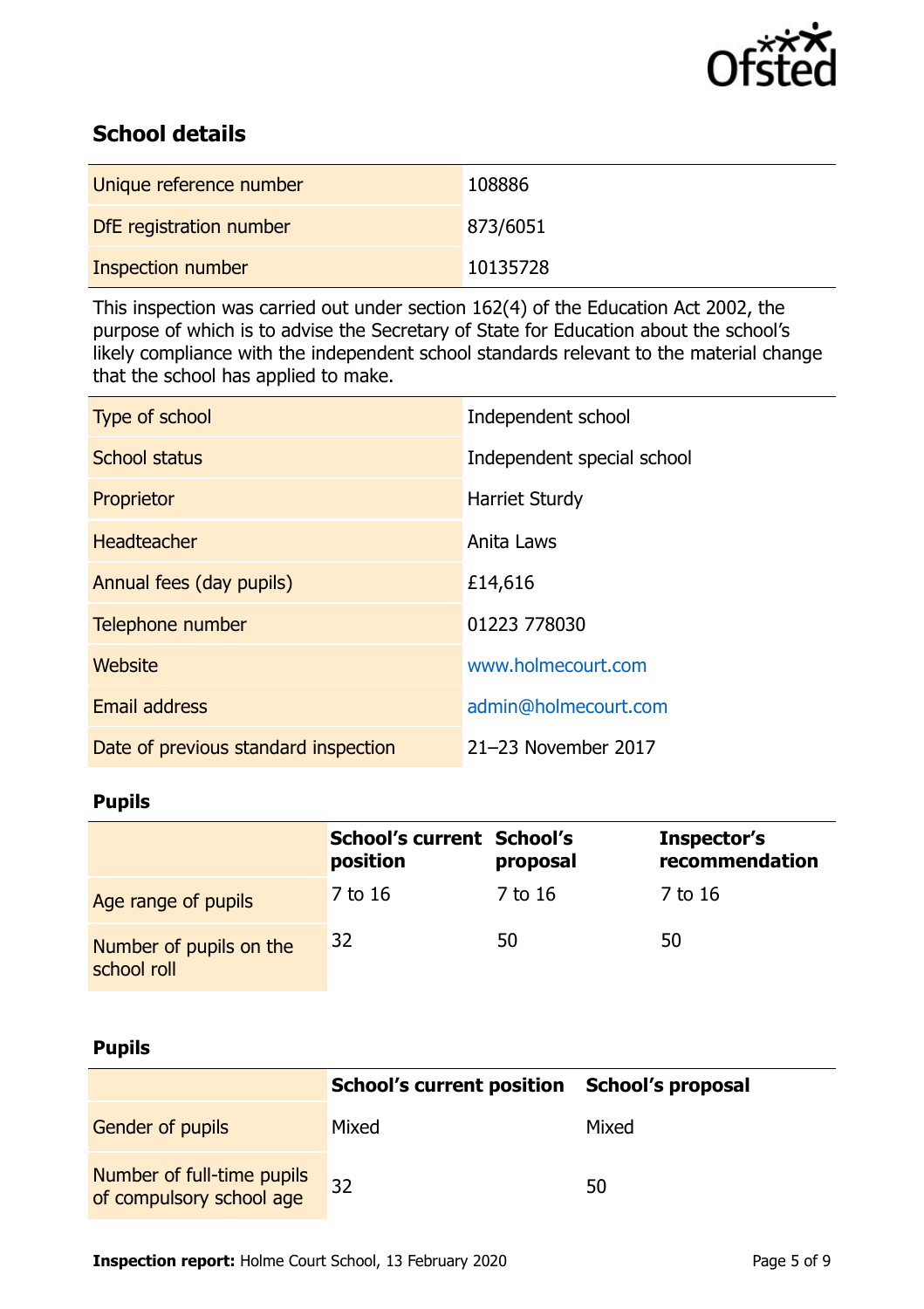

| Number of part-time pupils N/A                                                                            |    | N/A                |
|-----------------------------------------------------------------------------------------------------------|----|--------------------|
| Number of pupils with<br>special educational needs<br>and/or disabilities                                 | 32 | 50                 |
| Of which, number of pupils<br>with an education, health<br>and care plan                                  | 16 | Not yet determined |
| Of which, number of pupils<br>paid for by a local authority<br>with an education, health<br>and care plan | 16 | Not yet determined |

#### **Staff**

|                                                  | <b>School's current position</b> | <b>School's proposal</b> |
|--------------------------------------------------|----------------------------------|--------------------------|
| Number of full-time<br>equivalent teaching staff | 4                                | Not yet determined       |
| Number of part-time<br>teaching staff            |                                  | Not yet determined       |
| Number of staff in the<br>welfare provision      | N/A                              | N/A                      |

### **Information about this school**

- Holme Court School is registered to admit up to 32 pupils between the ages of seven to 16 years old.
- All pupils have special educational needs and/or disabilities. Most pupils have an education, health and care plan.
- $\blacksquare$  Most pupils have dyslexia.
- The previous standard inspection was conducted by Ofsted in November 2017. The school's overall effectiveness was judged to be outstanding. All of the independent school standards were met at the time of the inspection.
- A few pupils access provision off site, such as through college days or specialist lessons in other schools. They are accompanied at all times by staff from Holme Court.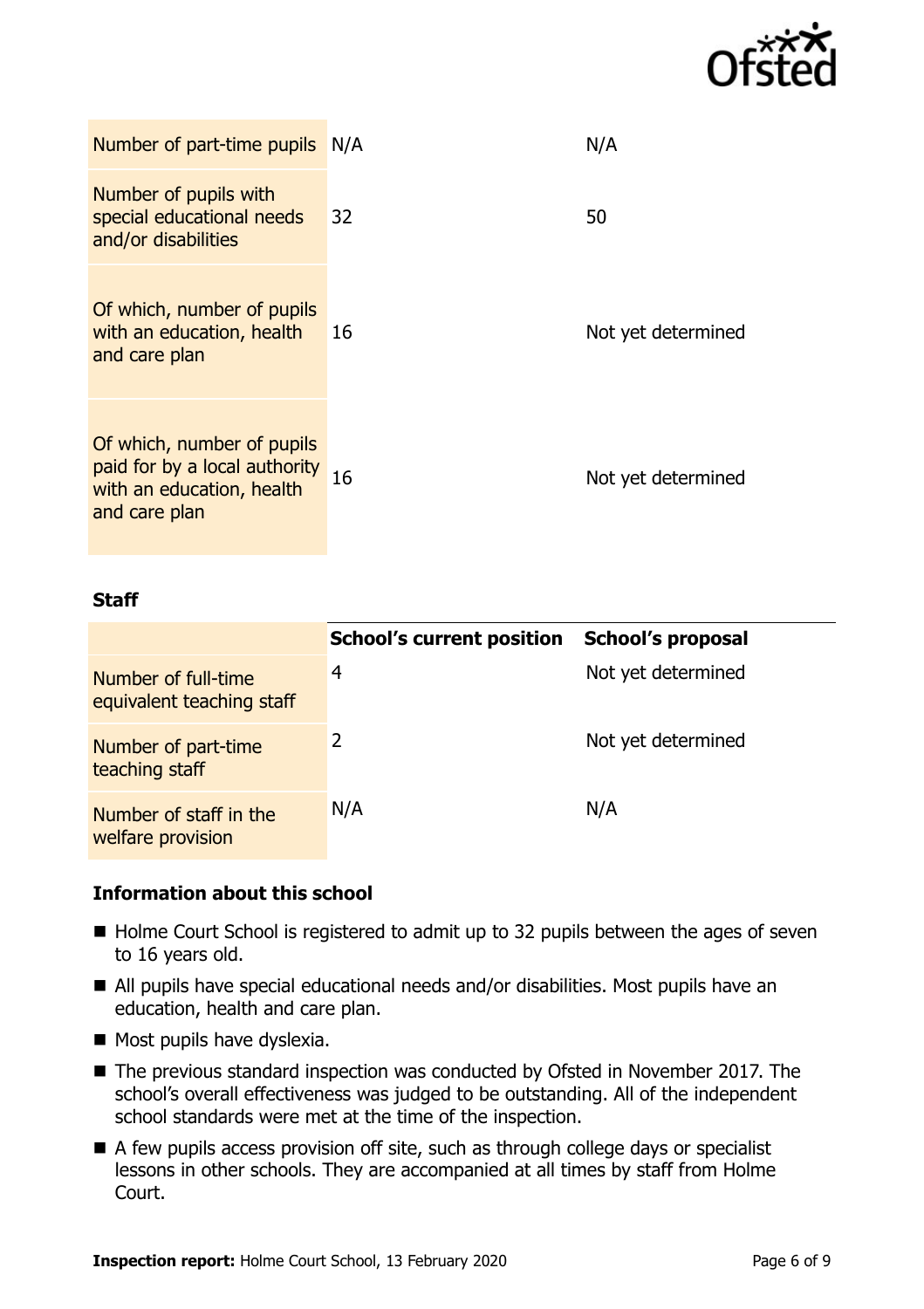

- The current proprietor of the school is Dr Harriet Sturdy. She has applied to the Department for Education (DfE) to seek two material changes for the school: a change of premises and an increase in the number of admissions to the school to 50 pupils.
- The new premises are proposed to be at Cherry Hinton Hall, Cherry Hinton Road, Cambridge, CB1 8DW.
- If the school moves to these premises, it will share them with the Oaks International School (OIS). The OIS opened as a new, small independent school in January 2019. It is registered with the DfE for children from two to 11 years of age. The school was inspected by Ofsted in June 2019 and adjudged to be good.
- Leaders' plans indicate that pupils will be accessing the same site, facilities and outdoor space together. There would be staggered start times, as well as different breaktimes and lunchtimes.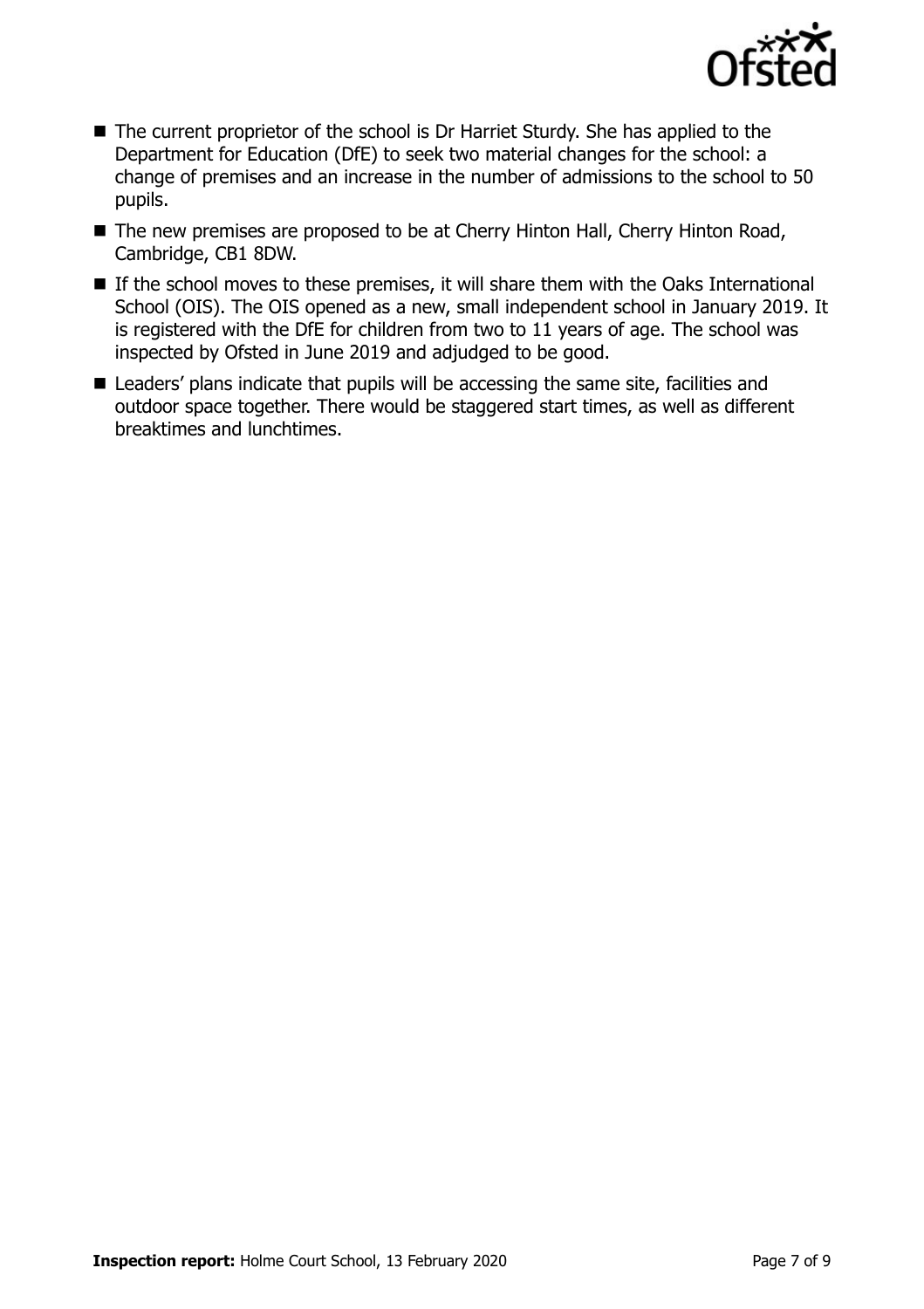

# **Information about this inspection**

- $\blacksquare$  The inspection took place with two working days' notice.
- The DfE commissioned Ofsted to consider the school's request for material changes to increase the number of pupils on roll from 32 to 50 and for a change of premises.
- The DfE asked Ofsted to report on whether the proprietor was likely to meet the independent school standards contained in the paragraphs commencing 7, 9, 10, 11, 12, 14, 16 and 34(1); and all relevant independent school standards in Part 4 (the suitability of staff) and Part 5 (the suitability of premises and accommodation).
- I met with some pupils to discuss their experiences in school.
- I scrutinised school policies and other documentation relating to the proposed material changes.
- The school's records of the recruitment checks on staff were scrutinised. Additional documents and records relating to safeguarding matters were reviewed.
- $\blacksquare$  I undertook a tour of the existing premises and the proposed new premises, with the headteachers from both schools.
- A meeting was held with the proprietor, the headteachers of both schools and the bursar.

### **Inspection team**

John Randall, lead inspector **Her Majesty's Inspector**